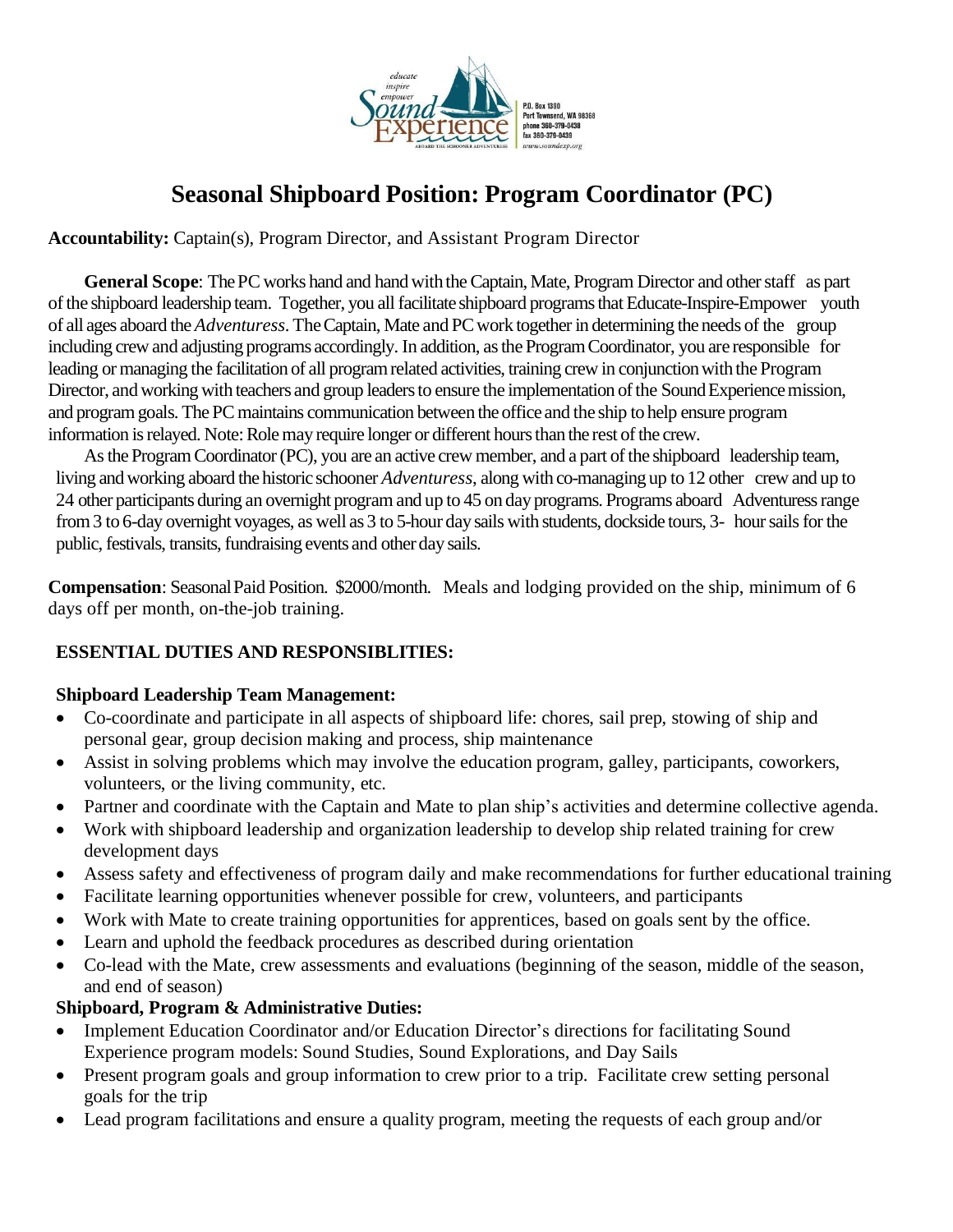

managing their expectations while maintaining the Sound Experience mission

- Positively represent Sound Experience to participants, public, parents, and teachers through upholding Sound Experience's vision, mission, and values
- Establish and expect shipboard culture of inclusivity, intentionality, safety, and care for people and the environment. Create a supportive learning platform and a welcoming community
- Always use prudent judgement concerning the safety of participants and crew and serve as a role model.
- Help train and work with interns and volunteers in shipboard activities, specifically teaching related skills
- Participate in and occasionally lead crew meetings, feedback sessions, program debriefs, and fill out evaluations as requested
- Know the emergency response protocols and respond to all shipboard emergencies and emergency drills as assigned
- In conjunction with the Ed Co, continually revise and present curriculum in a creative and stimulating method for age appropriateness using hands-on methods and drama/singing/art
- Help facilitate ongoing learning opportunities for crew, i.e. arranging for local experts to come aboard, field trips to museums, etc
- Ensure crew and volunteers are trained in experiential learning techniques in teaching, and all learning stations
- Organize crew's time off schedule. Work with Captain in ensuring adequate shipboard coverage
- Oversee the Thank You Officer to ensure all donations are logged and thank you letters sent in a timely fashion
- Complete all paperwork and organize it to be turned into the office
- Participate in weekly check-ins with the Program Director and/or Asst. Program Director
- Post daily photos of program related activities to Sound Experience Social Media accounts
- Interact and engage students, adults and members of the public daily
- Willingness to participate in providing medical care to the level of your training.
- Other duties as assigned

**Qualifications**: The qualifications listed below are representative of the knowledge, skill, and/or ability required for the seasonal crew position. Reasonable accommodations may be made to enable individuals with disabilities to perform the essential functions.

- 18 years or older
- Fully Vaccinated for Covid-19 by start of season
- CPR or First Aid (current certification at time of season start)
- Washington State Food Handlers Card (current certification at time of season start)
- Physical ability to participate in activities, haul, climb, balance, lift, stoop, kneel, sit
- Ability to pass pre-employment background check and drug test
- Ability to maintain high level of responsibility and accountability. Ability to monitor and supervise activities of shipmates and participants in potentially hazardous situations.